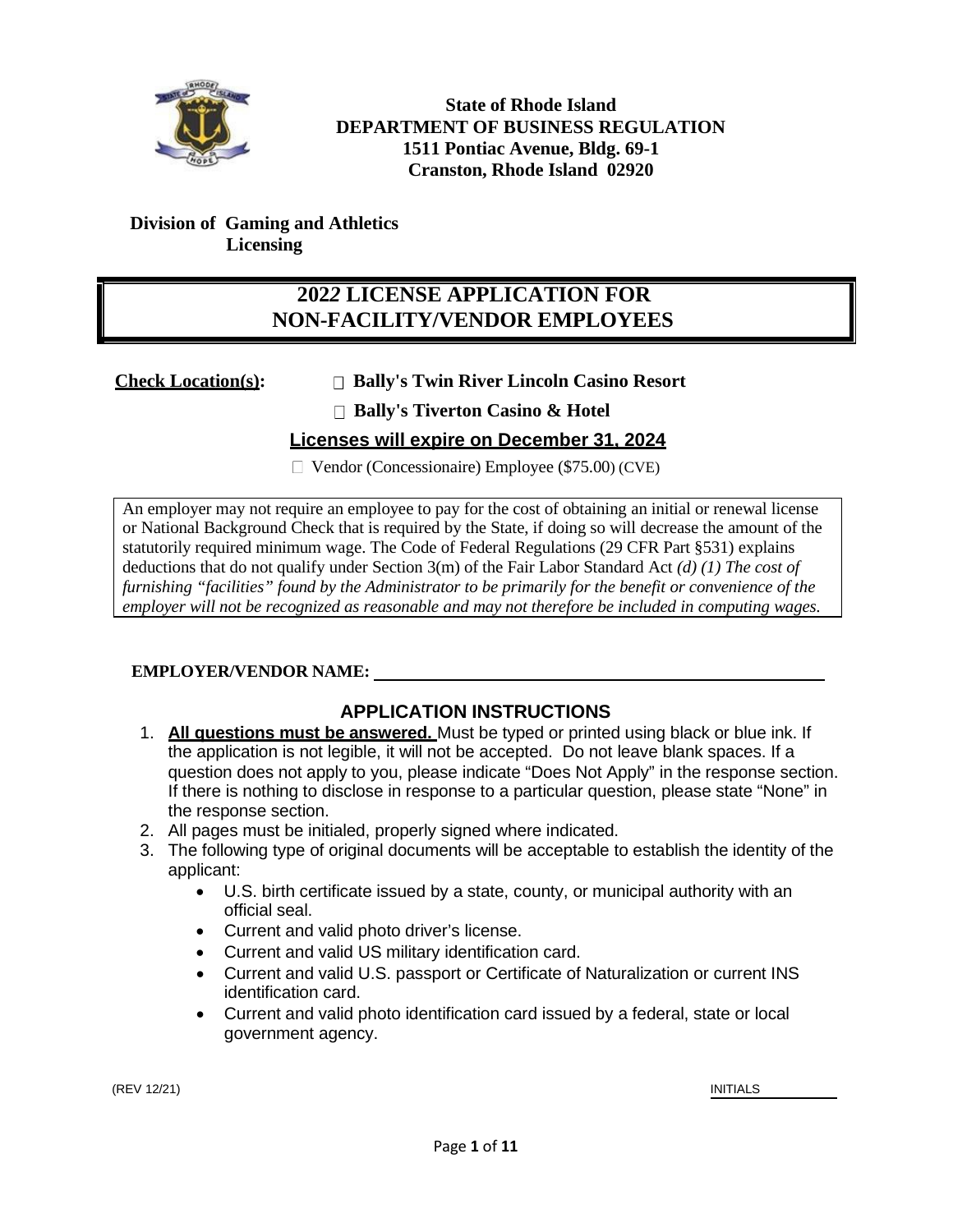- 4. If the name on your application is different than on the identification provided then you must also provide a court ordered name change, marriage certificate or divorce decree to establish the reason for the different name.
- 5. A complete National BCI Check must be conducted before your license is issued. Please see instructions below:

#### **RI State Police (BCI)**

- Located at the Gaming Facilities State Offices. Please see dates and times on the Department of Business Regulation's website at: [www.dbr.ri.gov.](http://www.dbr.ri.gov/)
- \$36.00 Check or Money Order (Only) payable to: "The State of Rhode Island".
- Applicant must bring positive ID
- OUT-OF STATE employees- please mail two (2) FBI fingerprint cards along with a \$36.00 Check or Money Order payable to "State of Rhode Island" to:

Department of Business Regulation Division of Gaming and Athletics Licensing Attn: Christina Tobiasz John O. Pastore Center 1511 Pontiac Avenue, Bldg. 69-1 Cranston, Rhode Island 02920

#### OR

#### **Rhode Island Department of Attorney General (BCI) (401) 274-4400**

- Check, Money Order or Credit/Debit Card (Only) payable to: "B.C.I." in the amount of \$35.00
- Monday–Friday 8:30am-4:30pm
- Applicant must bring positive ID
- FBI results of the Live Scan will be forwarded to the Lottery Security Office
- 6. An original, completed, application will be reviewed by the Division Gaming and Athletics Licensing ("Division"). Application fees are non-refundable and applications become the property of the Division. Paper application, along with a check or money order, *No cash is accepted***, payable to: "State of Rhode Island, General Treasurer"**, may be obtained from and submitted to either satellite office of the Division located at:

Bally's Twin River Lincoln Casino Resort 100 Twin River Road Lincoln, Rhode Island 02865

OR

Bally's Tiverton Casino & Hotel 777 Tiverton Casino Boulevard Tiverton, Rhode Island 02878

Individual offices at each facility can be located by contacting any employee for directions upon arrival at the facility. **YOU SHOULD SUBMIT YOUR APPLICATION TO THE DEPARTMENT OF BUSINESS REGULATION AND NOT YOUR EMPLOYER IN ORDER TO PROTECT THE CONFIDENTIALITY OF THE INFORMATION IN YOUR APPLICATION.**

(REV 12/21) INITIALS\_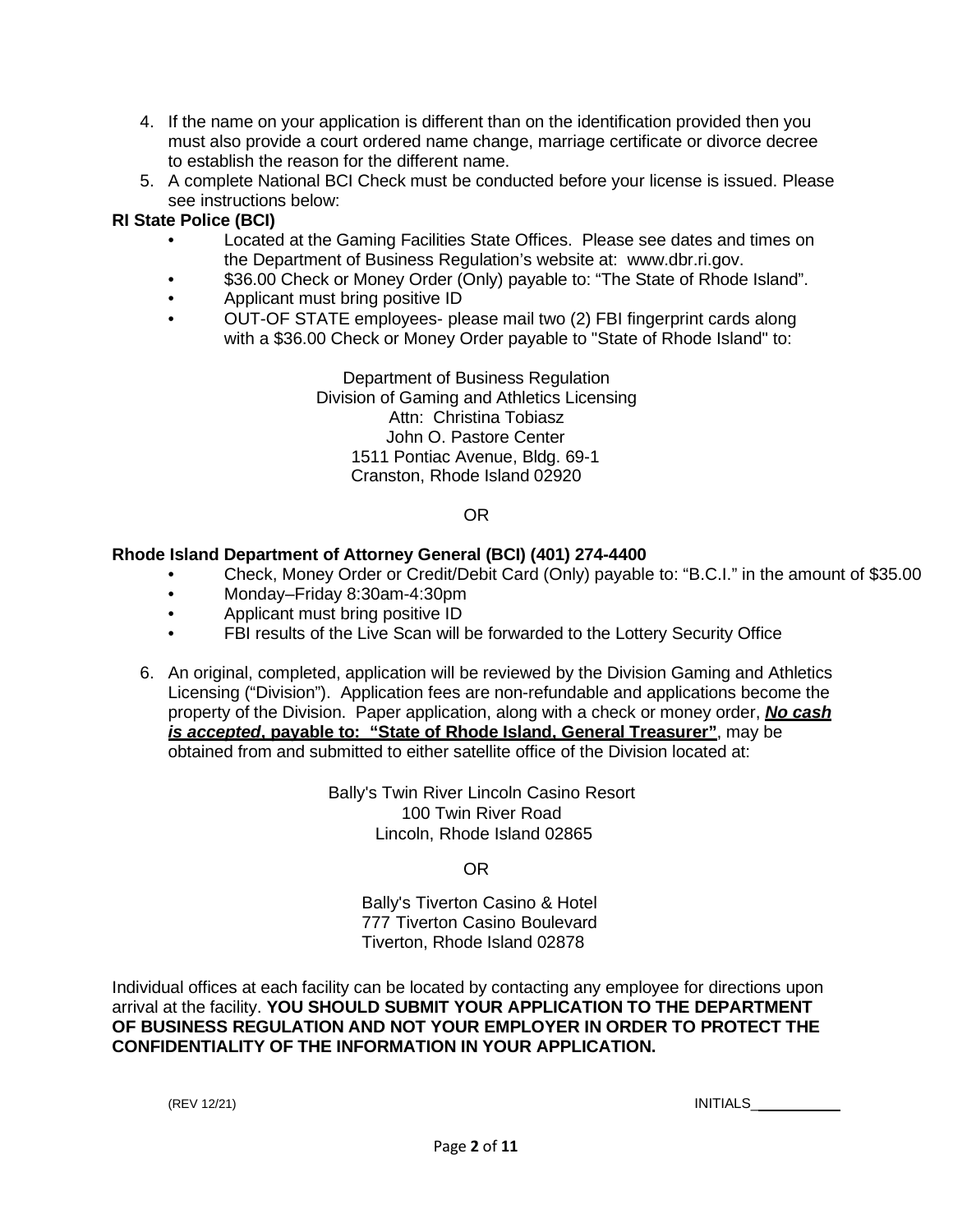- 7. Once your application is approved and your identity verified by the State Office at Bally's Twin River Lincoln Casino Resort/Bally's Tiverton Casino & Hotel, you will be photographed.
- 8. Should you be unable to understand this form fully in English, it is your responsibility to acquire adequate means of translation.

Si usted no puede entender este formulario completamente en Ingles, es su responsabilidad de obtener los metodos necesarios de traduccion.

- 9. You must provide the Division with any change of address as all notices concerning your license are sent to the address you have provided on this form.
- 10. Failure to answer any question completely and truthfully will result in denial of your Non- Facility/Vendor Gaming Employee Application.
- 11. All written correspondence regarding this form shall be directed to the following:

Department of Business Regulation Division of Gaming and Athletics Licensing John O. Pastore Center Attn: Christina Tobiasz 1511 Pontiac Avenue, Bldg. 69-1 Cranston, Rhode Island 02920

#### **E-MAIL ADDRESS:**

| <b>LAST NAME:</b>                                             |                                         |                                                                                        |                 |                                     | <b>NAME:</b>                | <b>MAIDEN NAME:</b>     |
|---------------------------------------------------------------|-----------------------------------------|----------------------------------------------------------------------------------------|-----------------|-------------------------------------|-----------------------------|-------------------------|
|                                                               |                                         |                                                                                        |                 |                                     |                             |                         |
|                                                               |                                         |                                                                                        |                 |                                     |                             |                         |
|                                                               |                                         |                                                                                        |                 |                                     |                             |                         |
|                                                               | <b>Current Residence Address:</b>       | <b>Street</b>                                                                          |                 | <b>City</b>                         | <b>State</b>                | <b>Zip Code</b>         |
|                                                               |                                         |                                                                                        |                 |                                     |                             |                         |
|                                                               |                                         |                                                                                        |                 |                                     |                             |                         |
|                                                               |                                         |                                                                                        |                 |                                     |                             |                         |
| <b>DATE OF BIRTH:</b>                                         |                                         |                                                                                        |                 |                                     | $\#$ :                      | <b>CELL PHONE#:</b>     |
|                                                               |                                         |                                                                                        |                 |                                     |                             |                         |
|                                                               |                                         |                                                                                        |                 |                                     |                             |                         |
| <b>HEIGHT:</b>                                                | <b>WEIGHT:</b>                          | HAIR:                                                                                  | <b>EYES:</b>    | <b>GENDER:</b>                      |                             | RACE:                   |
|                                                               |                                         |                                                                                        |                 |                                     | $\Box$ Female               |                         |
|                                                               |                                         |                                                                                        |                 |                                     |                             |                         |
|                                                               |                                         |                                                                                        |                 |                                     | $\Box$ Male                 |                         |
|                                                               | $\Box$ YES                              |                                                                                        |                 |                                     |                             |                         |
| ** All Naturalized Citizens must provide their Certificate of |                                         |                                                                                        |                 |                                     |                             |                         |
|                                                               |                                         |                                                                                        |                 |                                     |                             |                         |
| Are you a U.S. Citizen?<br>$\Box$ NO                          |                                         |                                                                                        |                 | Naturalization or U.S. Passport     |                             |                         |
|                                                               |                                         |                                                                                        |                 |                                     |                             |                         |
|                                                               | <b>Place of Birth: (State, Country)</b> |                                                                                        |                 | <b>Alien Registration Card No.:</b> |                             | <b>Expiration Date:</b> |
|                                                               |                                         |                                                                                        |                 |                                     |                             |                         |
|                                                               |                                         |                                                                                        |                 |                                     |                             |                         |
|                                                               |                                         |                                                                                        |                 |                                     |                             |                         |
|                                                               |                                         |                                                                                        |                 |                                     |                             |                         |
|                                                               |                                         | Type of Identification Required—Including at least one with a photograph: (Check Two): |                 |                                     |                             | Other                   |
|                                                               |                                         |                                                                                        |                 |                                     |                             |                         |
|                                                               | <b>Driver's License</b>                 |                                                                                        | <b>Passport</b> |                                     | <b>Social Security Card</b> |                         |
|                                                               | <b>Other</b>                            |                                                                                        |                 |                                     |                             |                         |
|                                                               |                                         |                                                                                        |                 |                                     |                             |                         |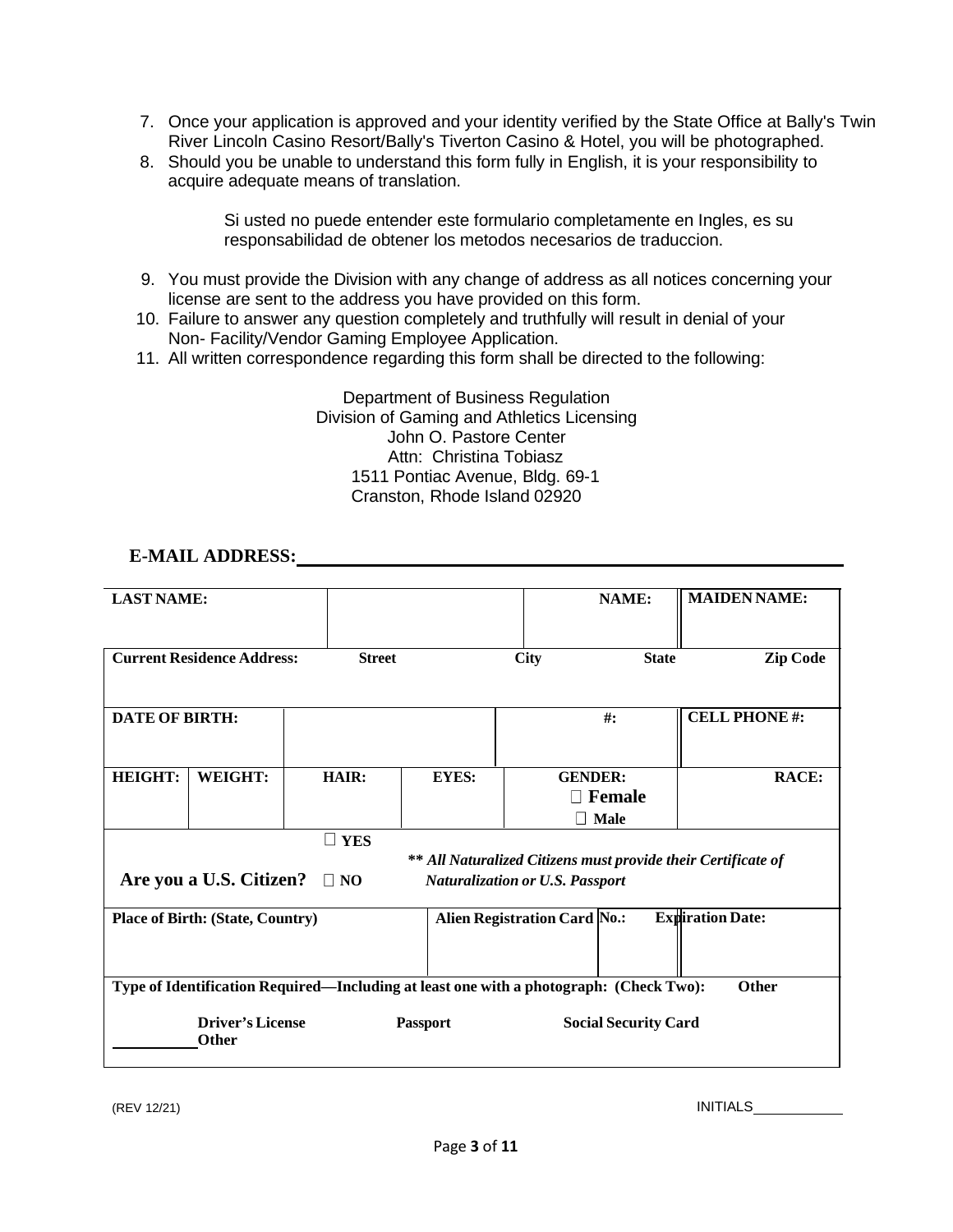#### **1.) CIVIL, CRIMINAL AND INVESTIGATORY PROCEEDINGS CONFIDENTIAL**

**The next question asks about any arrests, charges or offenses you may have committed. Prior to answering the question, carefully review the definitions and instructions which follow:**

**For purposes of this question, the words:**

**"Arrest" includes any detaining, holding or taking into custody by any police or other law enforcement authorities to answer for the alleged performance of any "offense".**

**"Charge" includes any indictment, complaint, information, summons, or other notice of the alleged commission of any "offense".**

**"Offense" includes all felonies, crimes, misdemeanors, disorderly person offenses, driving while intoxicated/impaired motor vehicle offenses, violation of probation or any other court order. Juvenile offenses are not reportable.**

**a) Has the applicant ever been detained, issued a summons or citation, arrested, charged, indicted or forfeited bail for any criminal offense or violation for any reason whatsoever within the last ten (10) years? If YES, provide details below. All detentions, summonses and citations, arrests, charges, and indictments shall be included even if the final result was the dismissal of charges or expungement. Applicant shall include all DWI/DUI charges; however, minor traffic violations need not be included. [ ] YES [ ] NO**

| Date of Arrest:           | Type of Charge or Offense:                | Location of Offense (Include City, State):                                                                                                                                                                       |                                                                        |  |
|---------------------------|-------------------------------------------|------------------------------------------------------------------------------------------------------------------------------------------------------------------------------------------------------------------|------------------------------------------------------------------------|--|
|                           | Name of Arresting Law Enforcement Agency: |                                                                                                                                                                                                                  |                                                                        |  |
| <b>Sentence Received:</b> |                                           | Disposition of Arrest (Check All Applicable):<br>Charges Dismissed □ Charges Reduced<br>$\Box$ Pending<br>$\sqcap$ Convicted<br>$\Box$ Nolo Contendere<br>$\Box$ Acquitted<br><b>Complaint or Summons Issued</b> | <b>Has This Arrest</b><br><b>Been Expunged?</b><br>□<br>Yes<br>No<br>▔ |  |
|                           |                                           | Date of Disposition:                                                                                                                                                                                             |                                                                        |  |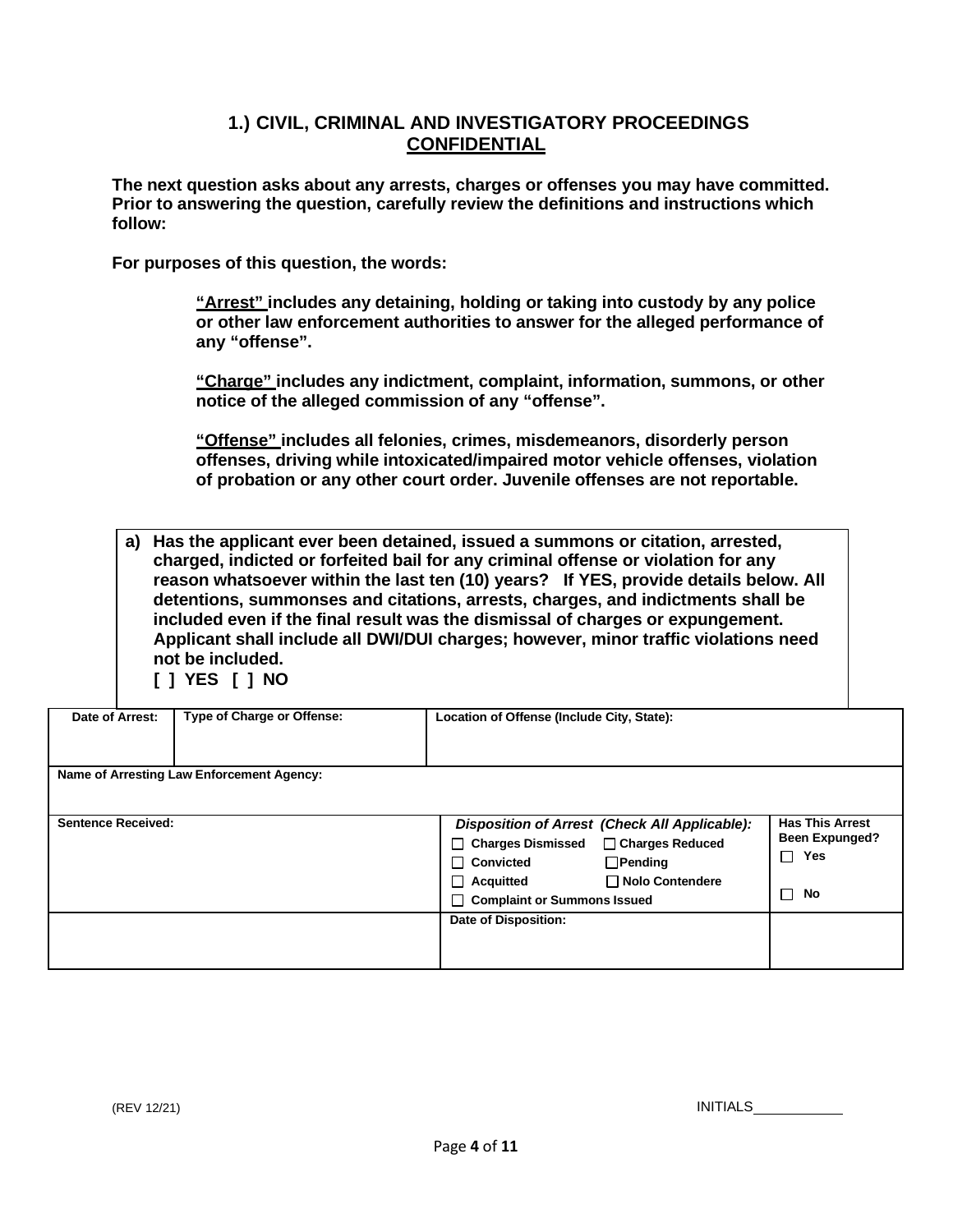| Date of Arrest:           | Type of Charge or Offense:                | Location of Offense (Include City, State): |                                               |                        |
|---------------------------|-------------------------------------------|--------------------------------------------|-----------------------------------------------|------------------------|
|                           |                                           |                                            |                                               |                        |
|                           | Name of Arresting Law Enforcement Agency: |                                            |                                               |                        |
|                           |                                           |                                            |                                               |                        |
| <b>Sentence Received:</b> |                                           |                                            | Disposition of Arrest (Check All Applicable): | <b>Has This Arrest</b> |
|                           |                                           |                                            | Charges Dismissed □ Charges Reduced           | <b>Been Expunged?</b>  |
|                           |                                           | <b>Convicted</b>                           | $\Box$ Pending                                | $\Box$ Yes             |
|                           |                                           | <b>Acquitted</b>                           | □ Nolo Contendere                             |                        |
|                           |                                           | <b>Complaint or Summons Issued</b>         |                                               | No<br>П                |
|                           |                                           | <b>Date of Disposition:</b>                |                                               |                        |
|                           |                                           |                                            |                                               |                        |
|                           |                                           |                                            |                                               |                        |
| Date of Arrest:           | Type of Charge or Offense:                | Location of Offense (Include City, State): |                                               |                        |
|                           |                                           |                                            |                                               |                        |
|                           |                                           |                                            |                                               |                        |
|                           | Name of Arresting Law Enforcement Agency: |                                            |                                               |                        |
|                           |                                           |                                            |                                               |                        |
| <b>Sentence Received:</b> |                                           |                                            | Disposition of Arrest (Check All Applicable): | <b>Has This Arrest</b> |
|                           |                                           |                                            | Charges Dismissed □ Charges Reduced           | <b>Been Expunged?</b>  |
|                           |                                           | Convicted                                  | $\Box$ Pending                                | $\Box$ Yes             |
|                           |                                           | <b>Acquitted</b>                           | $\Box$ Nolo Contendere                        |                        |
|                           |                                           | <b>Complaint or Summons Issued</b>         |                                               | No<br>П                |
|                           |                                           | Date of Disposition:                       |                                               |                        |
|                           |                                           |                                            |                                               |                        |
|                           |                                           |                                            |                                               |                        |

**b.) Has the applicant ever been convicted of, or plead guilty or nolo contendere to, any charge or offense within the last 20 years? If YES, provide details below. Applicant shall include all DWI/DUI convictions; however, minor traffic convictions need not be included. Attach certified copies of documents relating to each matter to this application. [ ] YES [ ] NO**

| 1.  | Date of Offense:                                                                                 | Offense: | Location of Offense (City, State): |
|-----|--------------------------------------------------------------------------------------------------|----------|------------------------------------|
|     |                                                                                                  |          |                                    |
|     |                                                                                                  |          |                                    |
|     |                                                                                                  |          |                                    |
|     |                                                                                                  |          |                                    |
|     | Sentence (Convicted, Afford Plea, Plea of Nolo Contendere, Acquitted, Dismissed, Pending, Etc.): |          |                                    |
|     |                                                                                                  |          |                                    |
|     |                                                                                                  |          |                                    |
|     |                                                                                                  |          |                                    |
|     |                                                                                                  |          |                                    |
| 2.) | Date of Offense:                                                                                 | Offense: | Location of Offense (City, State): |
|     |                                                                                                  |          |                                    |
|     |                                                                                                  |          |                                    |
|     |                                                                                                  |          |                                    |
|     |                                                                                                  |          |                                    |
|     | Sentence (Convicted, Afford Plea, Plea of Nolo Contendere, Acquitted, Dismissed, Pending, Etc.): |          |                                    |
|     |                                                                                                  |          |                                    |
|     |                                                                                                  |          |                                    |
|     |                                                                                                  |          |                                    |
|     |                                                                                                  |          |                                    |
|     |                                                                                                  |          |                                    |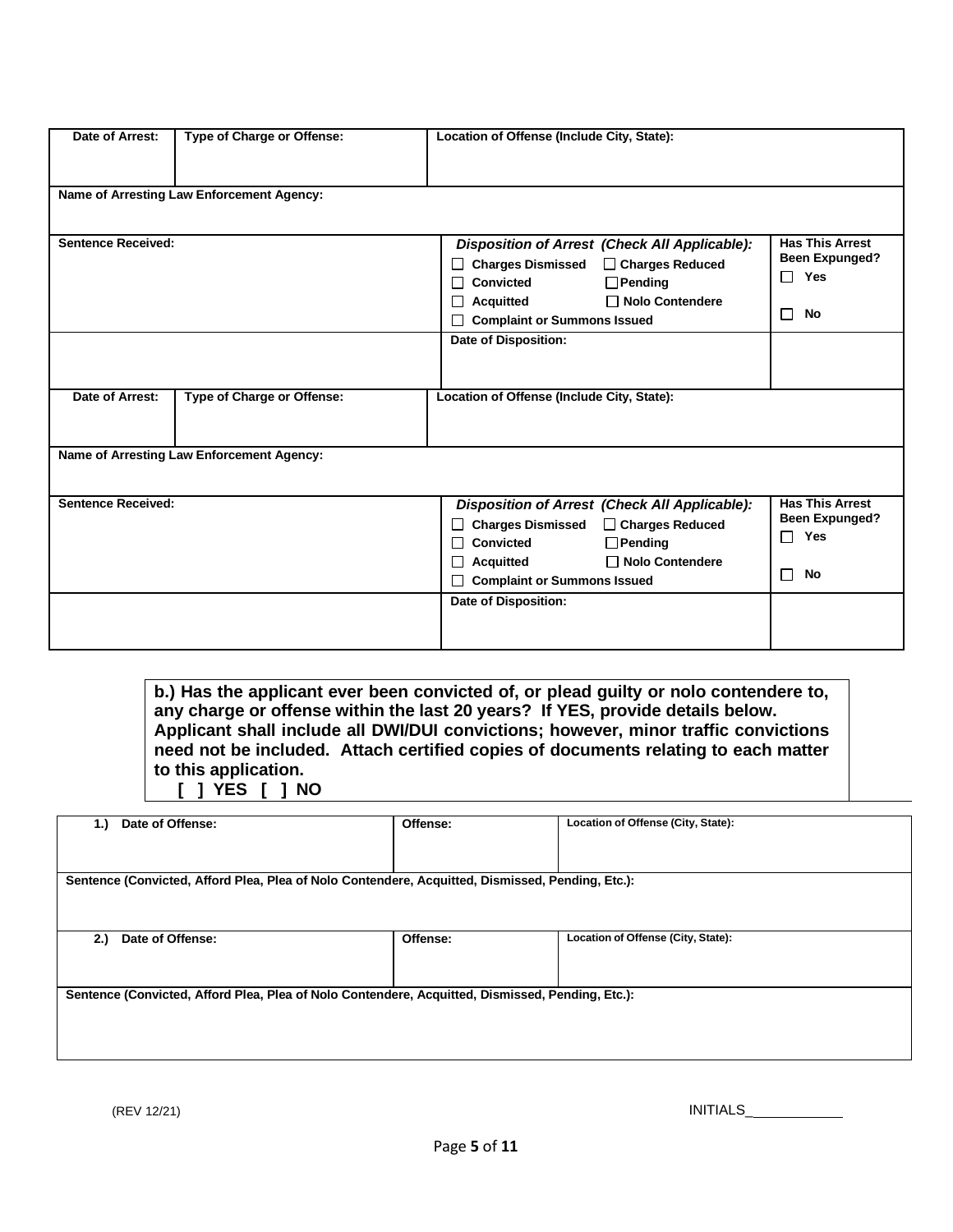# **2.) LICENSING**

|           | a.) Has the applicant's spouse and/or family member(s) ever applied for<br>a casino or gaming/gambling related license, permit or certification in any<br>jurisdiction? [ ] YES [ ] NO If YES, please compete the following:   |
|-----------|--------------------------------------------------------------------------------------------------------------------------------------------------------------------------------------------------------------------------------|
| L.        |                                                                                                                                                                                                                                |
| Ш.        |                                                                                                                                                                                                                                |
| Ш.        |                                                                                                                                                                                                                                |
| IV.       | Disposition (Granted, Pending, Denied)<br><u>Disposition</u> (Granted, Pending, Denied)                                                                                                                                        |
| V.        |                                                                                                                                                                                                                                |
| VI.       | Relationship: Manual Manual Manual Manual Manual Manual Manual Manual Manual Manual Manual Manual Manual Manua                                                                                                                 |
| VII.      |                                                                                                                                                                                                                                |
| VIII.     | Date Application was filed: Notice and the contract of the contract of the contract of the contract of the contract of the contract of the contract of the contract of the contract of the contract of the contract of the con |
| IX.       |                                                                                                                                                                                                                                |
| <b>X.</b> |                                                                                                                                                                                                                                |

# **3.) Employment Information**

| a.)<br>as an independent contractor. | List the last three (3) jobs beginning with the applicant's current employment and wor $ k $<br>backwards. List the applicant's work history, including all periods of unemployment,<br>military service, and self-employment, including any work performed or services provi ded |                                      |        |            |
|--------------------------------------|-----------------------------------------------------------------------------------------------------------------------------------------------------------------------------------------------------------------------------------------------------------------------------------|--------------------------------------|--------|------------|
| Name of Employer:                    |                                                                                                                                                                                                                                                                                   | <b>Telephone Number of Employer:</b> |        | (MO. /YR.) |
| <b>Address of Employer:</b>          | City:                                                                                                                                                                                                                                                                             | County:                              | State: | Zip Code:  |
| <b>Position Held:</b>                | Name of Supervisor:                                                                                                                                                                                                                                                               |                                      |        |            |
| <b>Description of Duties:</b>        |                                                                                                                                                                                                                                                                                   |                                      |        |            |
| Name of Employer:                    |                                                                                                                                                                                                                                                                                   | <b>Telephone Number of Employer:</b> |        | (MO./YR.)  |
| <b>Address of Employer:</b>          | City:                                                                                                                                                                                                                                                                             | County:                              | State: | Zip Code:  |
| <b>Position Held:</b>                | Name of Supervisor:                                                                                                                                                                                                                                                               |                                      |        |            |

(REV 12/21) INITIALS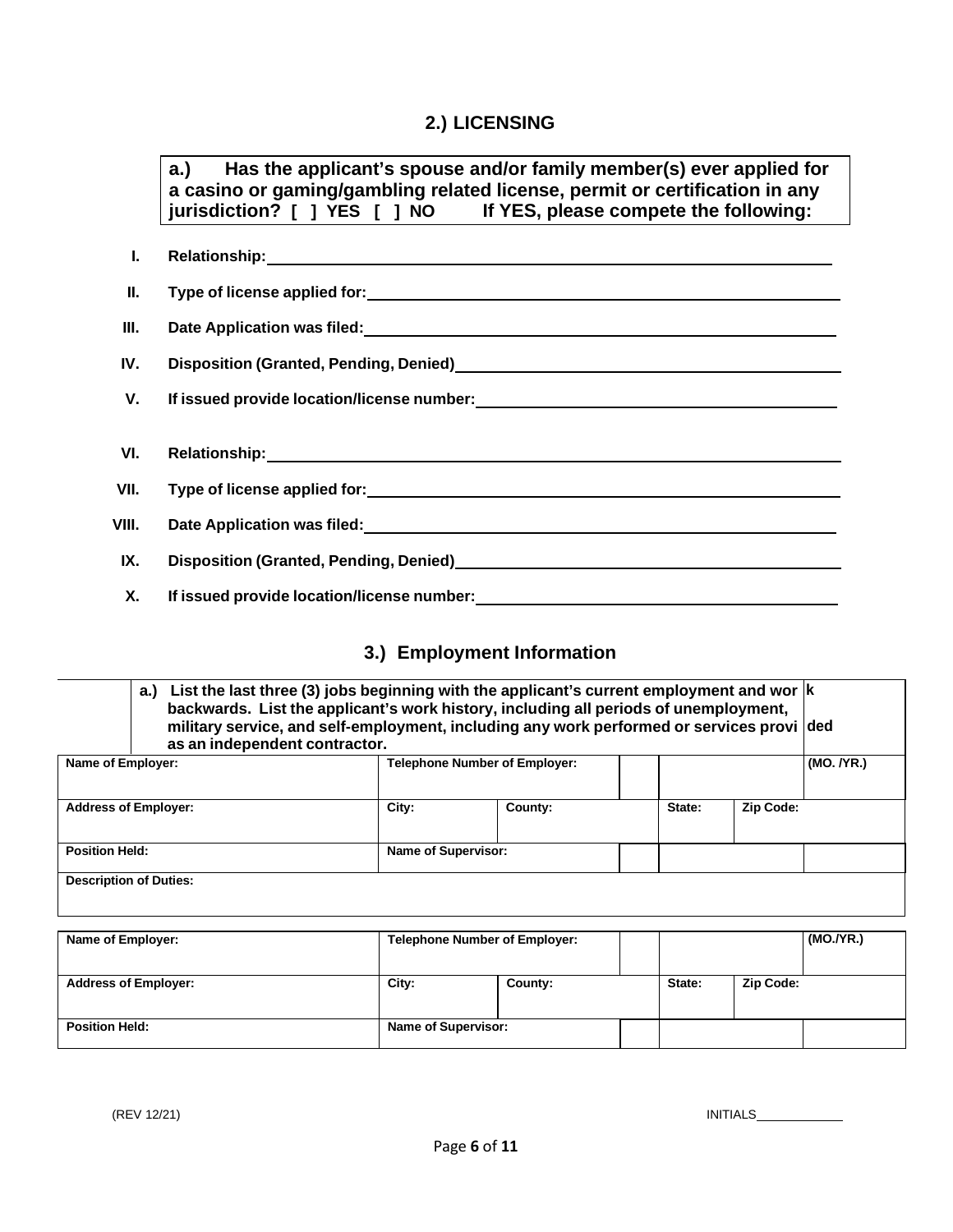| Name of Employer:             | <b>Telephone Number of Employer:</b> |         |        |           | (MO./YR.) |
|-------------------------------|--------------------------------------|---------|--------|-----------|-----------|
| <b>Address of Employer:</b>   | City:                                | County: | State: | Zip Code: |           |
| <b>Position Held:</b>         | <b>Name of Supervisor:</b>           |         |        |           |           |
| <b>Description of Duties:</b> |                                      |         |        |           |           |

## **4.) REFERENCES**

#### **List the name, address and telephone number, including area code, of three references: (Do not list relatives as references).**

#### **Reference #1**

|                                                                                         | Reference #2 |                 |
|-----------------------------------------------------------------------------------------|--------------|-----------------|
| Name: Name:                                                                             |              |                 |
|                                                                                         |              |                 |
|                                                                                         |              |                 |
|                                                                                         |              |                 |
|                                                                                         | Reference #3 |                 |
| Name: Name:                                                                             |              |                 |
|                                                                                         |              |                 |
| Telephone: www.astronomia.com/www.astronomia.com/www.astronomia.com/www.astronomia.com/ |              |                 |
|                                                                                         |              |                 |
| (REV 12/21)                                                                             |              | <b>INITIALS</b> |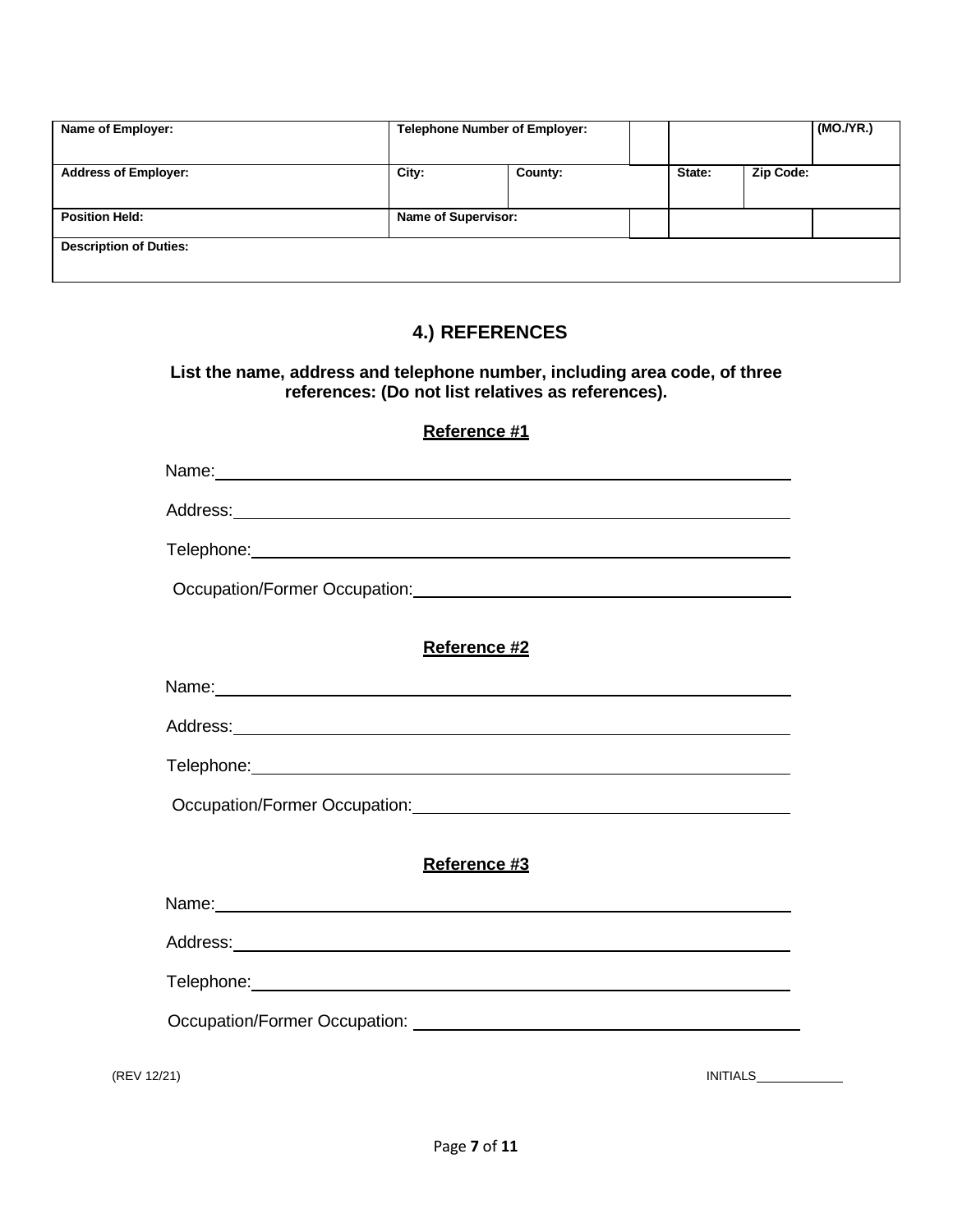|                                                   | <b>FOR OFFICE USE ONLY</b>                                                                                      |
|---------------------------------------------------|-----------------------------------------------------------------------------------------------------------------|
| Credential Number:<br><u>Credential Number:</u>   |                                                                                                                 |
|                                                   |                                                                                                                 |
| Check/Money Order:<br><u> Check/Money Order</u> : |                                                                                                                 |
|                                                   | Approved DBR Signature: Approved Date: Approved Date:                                                           |
|                                                   | Date Entered: University of the Contract of the Contract of the Contract of the Contract of the Contract of the |

**ADDITIONAL SPACE:**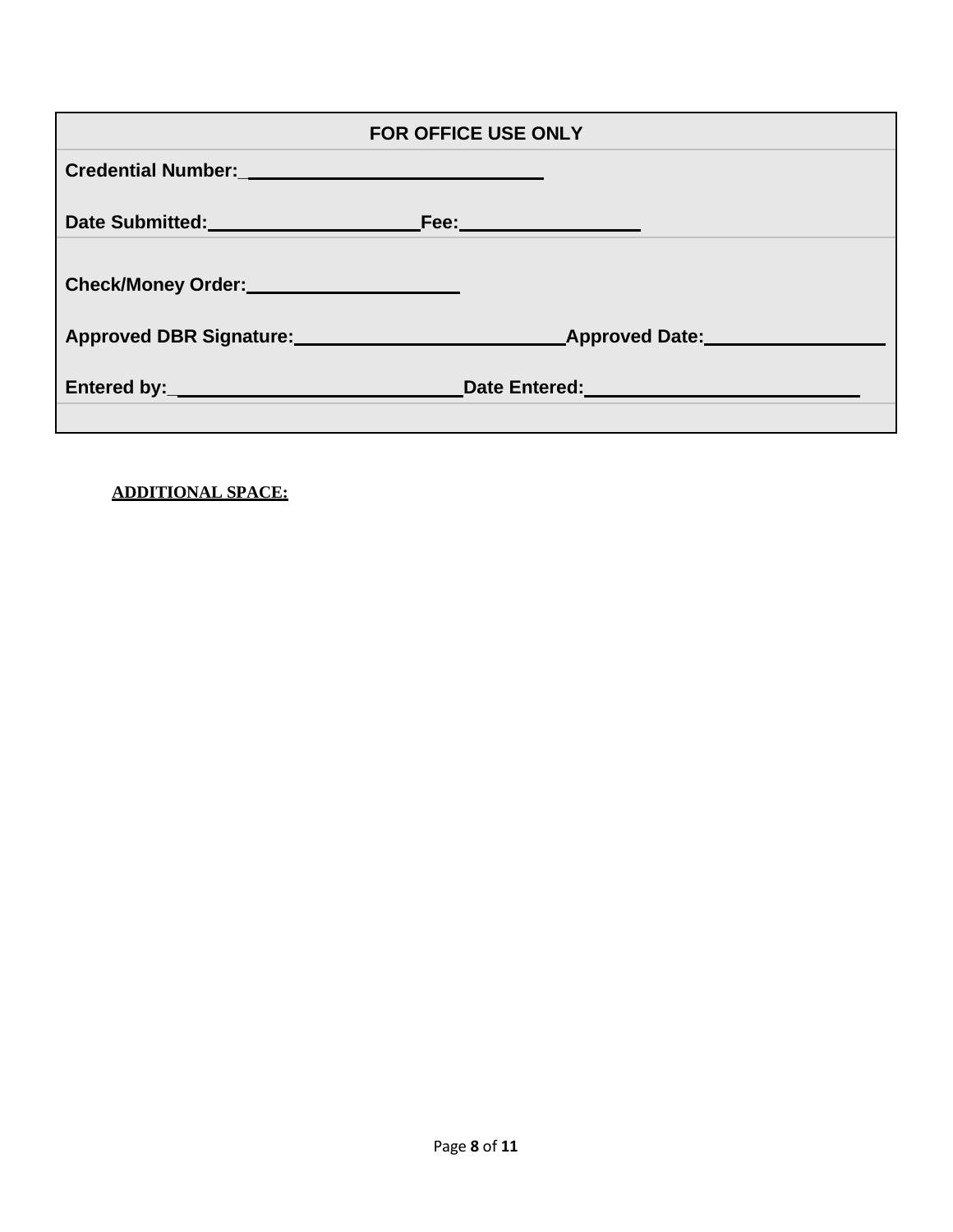## **RELEASE AUTHORIZATION**

To All Courts, Probation Departments, Employers, Banks, and other financial institutions, and All Governmental Agencies – Federal, State and Local, without exception, both foreign and domestic.

I<u>, have had a set of the set of the set of the set of the set of the set of the set of the set of the set of the set of the set of the set of the set of the set of the set of the set of the set of the set of the set of th</u>

## (PRINT NAME)

authorized the Rhode Island Department of Business Regulation, Division of Gaming and Athletics Licensing, the Rhode Island State Police, and/or the Rhode Island Division of Lotteries, pursuant to R.I. General Law §41- 1-1, to conduct a full investigation into my background and activities.

Therefore, you are hereby authorized to release any and all information pertaining to me, documentary or otherwise, as requested by any employee or agent of the Division of Gaming and Athletics Licensing ("Division"), provided that he or she certifies to you that I have an application pending before the Division or that I am presently a licensee, registrant or to her person required to be qualified under the provision of Rhode Island General Laws § 41-4-*1 et seq*:

I understand that this Authorization is to investigate records relating to or referenced in this application or any licensed activity.

This authorization shall supersede and countermand any prior request or authorization to the contrary.

A photostatic copy of this authorization will be considered as effective and valid as the original.

DATED:\_\_\_\_\_\_\_\_\_\_\_\_(Legal Signature) Signature of Applicant

Subscribed and sworn to before me this day day

 $of$  , 20  $.$ 

Notary Public State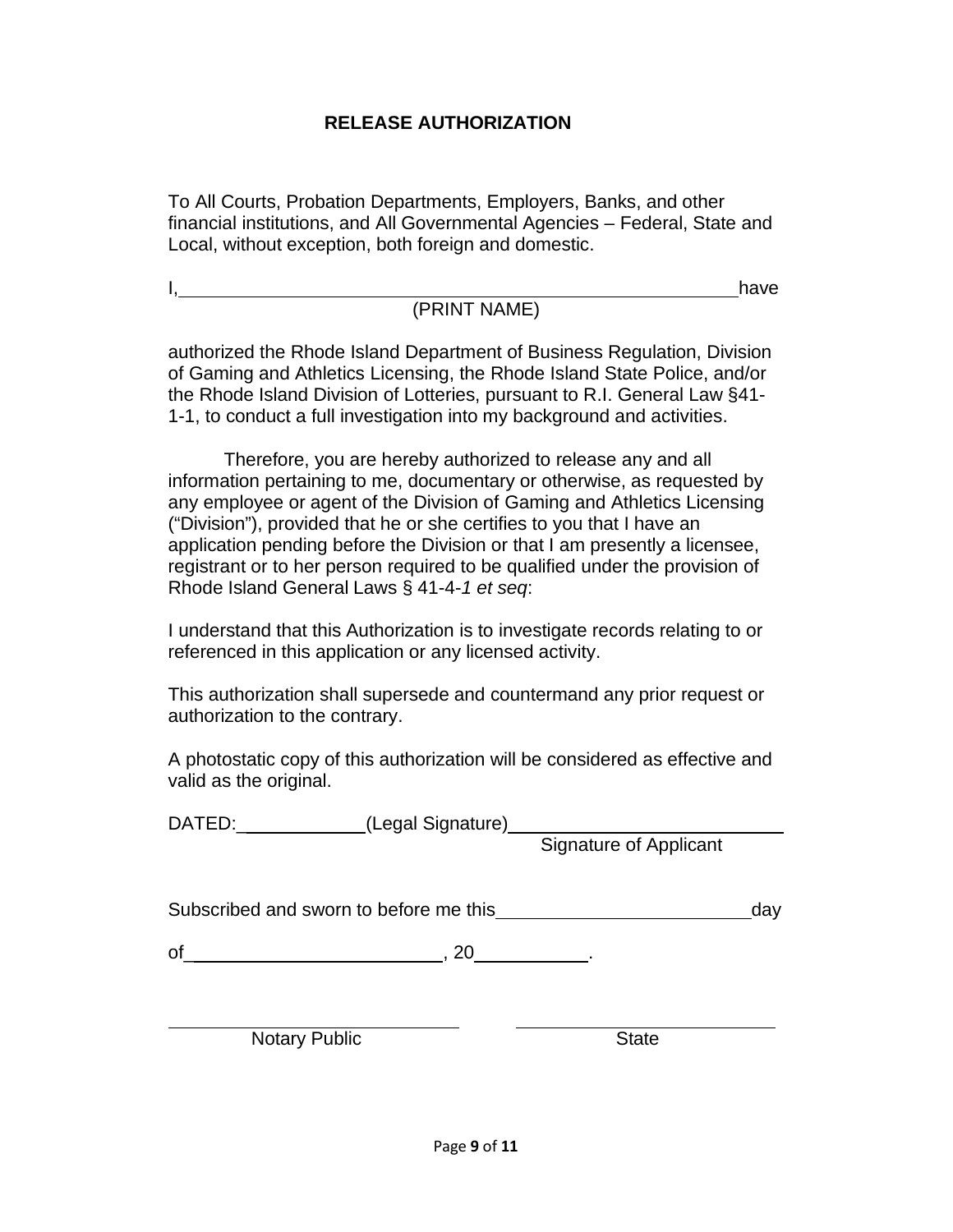## **STATEMENT OF APPLICANT**

In accepting a license issued pursuant to Rhode Island General Laws § 41-4-*1 et seq*., 42-61.3 *et. seq.*:

I agree to abide by all applicable statutes and regulations.

I understand that I am freely consenting to any warrantless search by any governmental agency within the grounds of Bally's Twin River Lincoln Casino Resort or Bally's Tiverton Casino & Hotel ("the facility"), of the premises, which I occupy, or control, and my personal property and effects at the Facility, and to the seizure of any illegal item, which said search, may produce.

I hereby certify that I have read the foregoing application and affirm that every statement contained therein is true, complete, and correct. I understand that if I misstate or omit any fact, I am subject to the penalties provided by law and by the above-mentioned rules and regulations and my application may be denied.

I hereby authorize the Rhode Island Department of Business Regulation, Division of Gaming and Athletics Licensing, Rhode Island Division of Lotteries and the Gaming Enforcement Unit of the Rhode Island State Police to investigate any and all records relating to or referenced to in this application, including, but not limited to, any criminal conviction. I FULLY UNDERSTAND THE PRECEDING WAIVER.

DATED:\_\_\_\_\_\_\_\_\_\_\_\_(Legal Signature)

Signature of Applicant

Subscribed and sworn to before me this day of heat of the state of  $\sim$ 

20 .

Notary Public **State** State